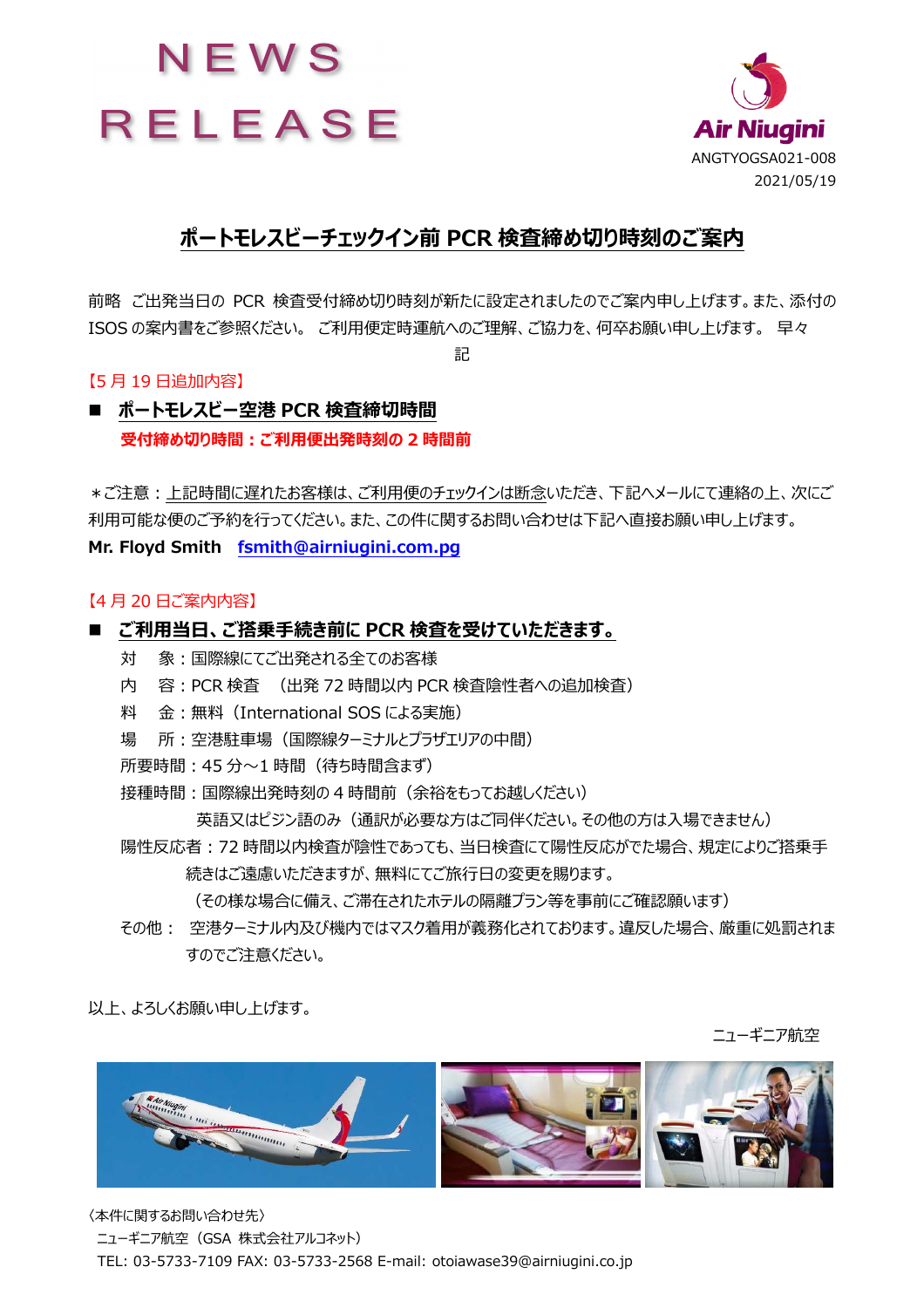## Information Sheet For COVID-19 PCR Antigen Test



## Make sure your details are correct

Welcome to Jackson's International Airport.

Prior to progressing to the check in and boarding process, you will be required to undertake a nasopharyngeal swab and a COVID-19 PCR for the detection of antigens.

While you wait for your swab, there are some things you can do now to get ready.

Please complete all the required documentation while waiting to be called up for your nasopharyngeal swab.

Please ensure all your details are correct on the forms provided to you.

You should **not** be presenting for check in if you:

- **Are unwell with fever, cough, runny nose or other symptoms that could be from COVID-19**
- **C** Have tested positive with COVID-19 and you are in isolation
- **Are in quarantine**
- Are close contacts of someone with COVID-19.

If you fall into any of the above categories, check with your healthcare provider. You may need to reschedule your itinerary.

After the swab, please return to the waiting area until your results are available.

If you are symptomatic on arrival, you will not be permitted to proceed to the waiting area. Please contact your healthcare provider for assistance.

Please provide the results of your PCR test conducted within 72 hours of travel.

#### **Interpretation of PCR Results**

#### **Negative**:

If your PCR returns a negative result, you will be issued a travel certificate, and be authorised to proceed to the check in counter.

Please ensure that you follow all the COVID safe rules while passing through the check in counter, security screening, immigration and waiting area prior to boarding the plane:

- 1. Wear the appropriate face mask
- 2. Maintain social distancing
- 3. Regular hand washing or sanitising

COVID-19 Information Sheet, Consent Form & Screening Questionnaire © 2021 AEA International Holdings Pte. Ltd. All rights reserved. 28/04/2021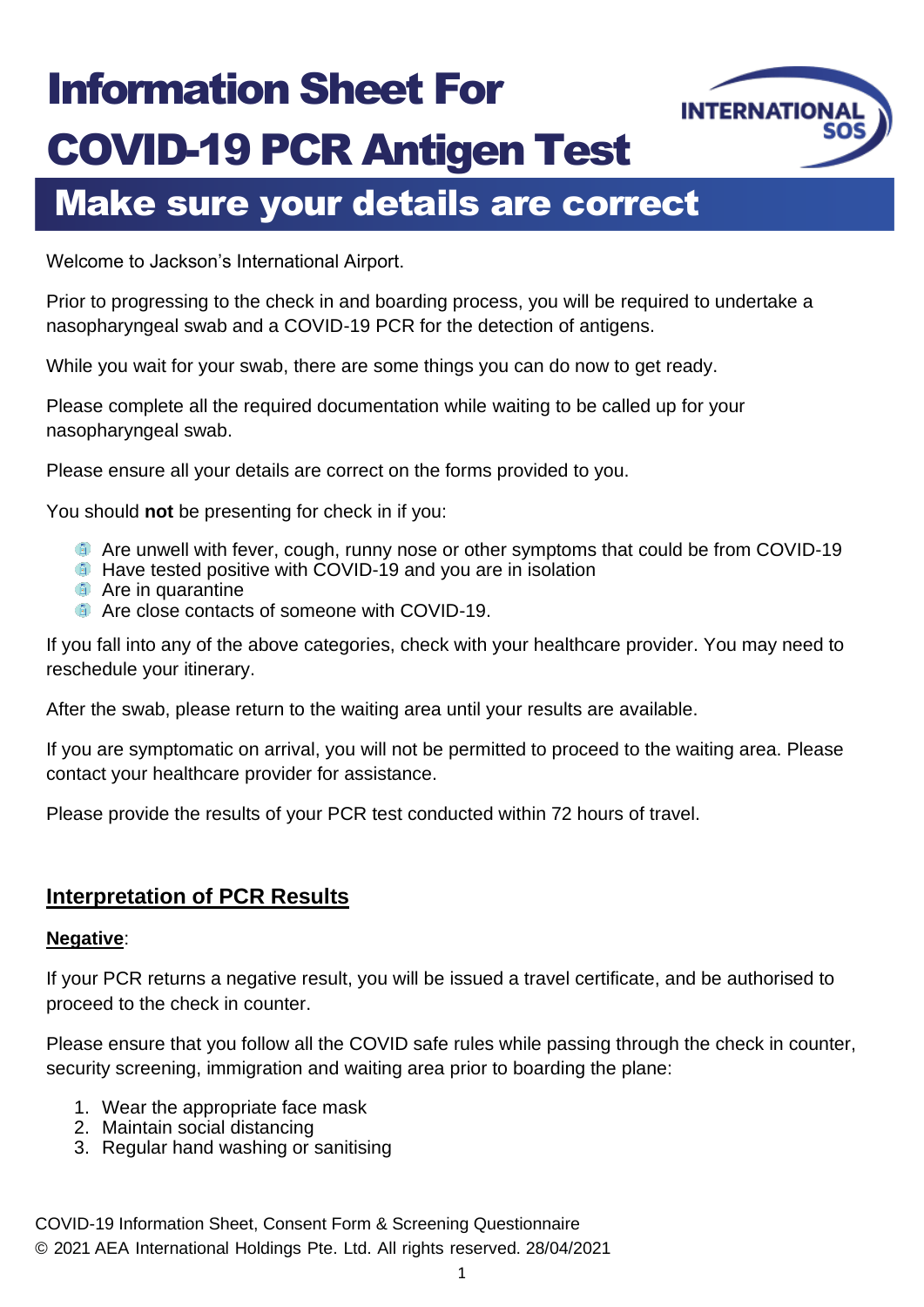#### **Positive (Non-negative)**:

If your PCR returns a positive result, you will not be authorised to proceed to check in.

You are advised to:

- 1. Contact your healthcare provider if you require assistance
- 2. Remain in isolation for the period stipulated by your healthcare provider
- 3. Contact Air Niugini to reschedule your itinerary at the end of your isolation period

### What to expect at check in

You should bring the required documentation for check in:

- **The Your passport**
- **The Your ticket and itinerary**
- **Any other required travel documents**
- **A** A travel certificate will be provided after a negative result on the PCR test.
- **A** face mask

Please ensure that you follow all the COVID safe rules while passing through the check in counter, security screening, immigration and waiting area prior to boarding the plane:

- 1. Wear the appropriate face mask
- 2. Maintain social distancing
- 3. Regular hand washing or sanitising

It is advised that you carry your personal hand sanitizer with you for regular use.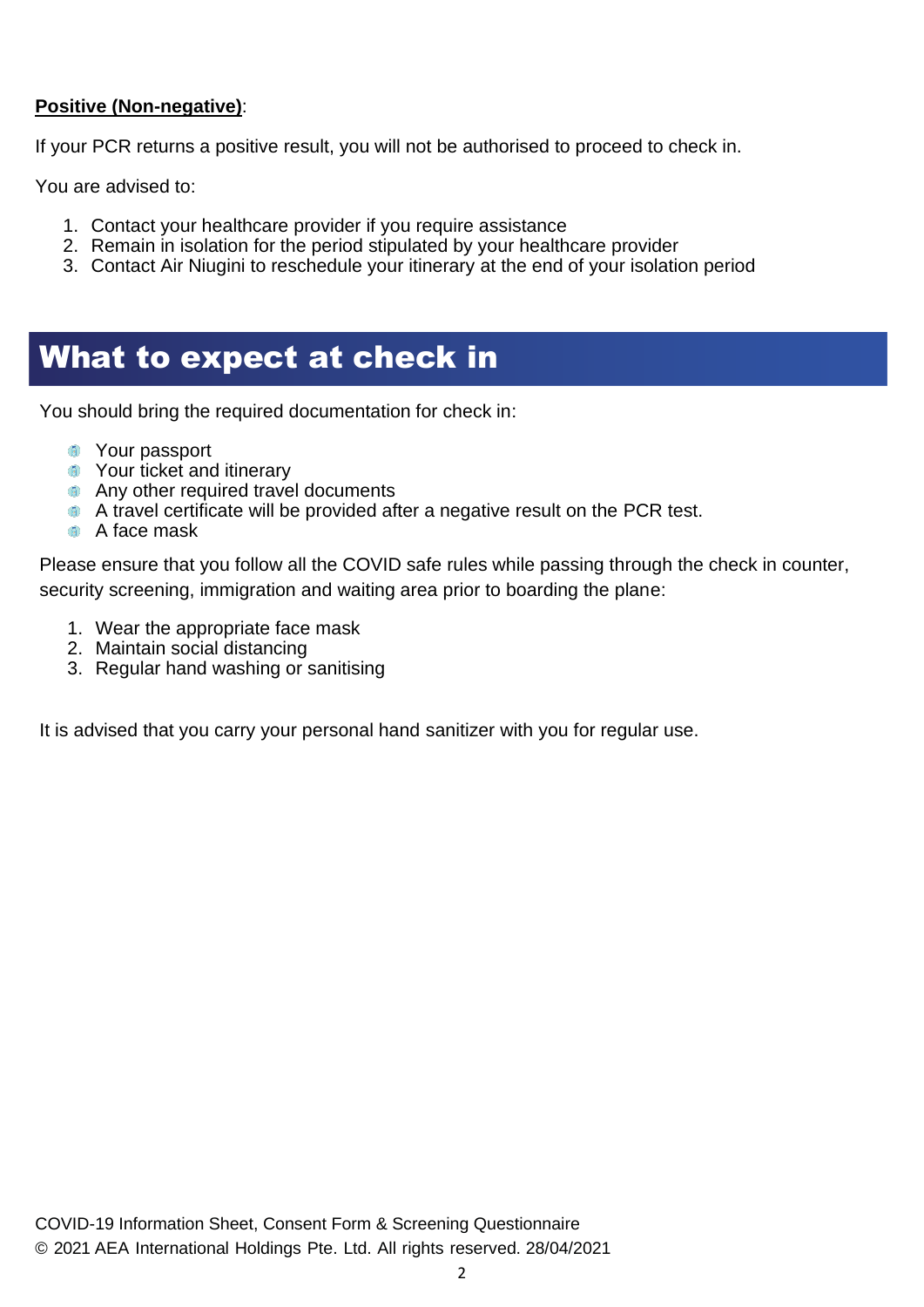# Consent Form for COVID-19 PCR Test



People who are travelling to Australia are required to undergo a nasopharyngeal swab and a PCR Test for COVID-19 prior to proceeding with the boarding process at Jackson's International Airport, Port Moresby, Papua New Guinea.

#### About the COVID-19 PCR Test

The COVID-19 PCR test is free. You can choose whether to have the PCR test or not. If you refuse the PCR test, you may not be allowed to board your flight.

To get the PCR test, you will be required to undergo a nasopharyngeal swab. This is a common procedure, with minimal side effects.

There are different brands of PCR tests. The one used at this site is the GeneXpert PCR machine using SARS-CoV-2, as approved by the PNG Controller. Results will be available 45 to 60 minutes after the nasopharyngeal swab.

You can tell your healthcare provider if you have any concerns, like chronic epistaxis (blood nose).

Even with a negative PCR test result, you must still follow public health precautions to stop the spread of COVID-19 including:

- Keep your distance stay at least 1.5 metres away from other people
- Wash your hands often with soap and water, or use hand sanitiser
- Wear a mask, if you have been advised that you should
- Stay home if you are unwell with cold or flu-like symptoms and arrange to get a PCR COVID-19 test.

ISOS, who will be providing the testing, records all results on this form, and will complete the details of your PCR test when you receive it.

You will receive information about which process to follow when your result is negative or positive.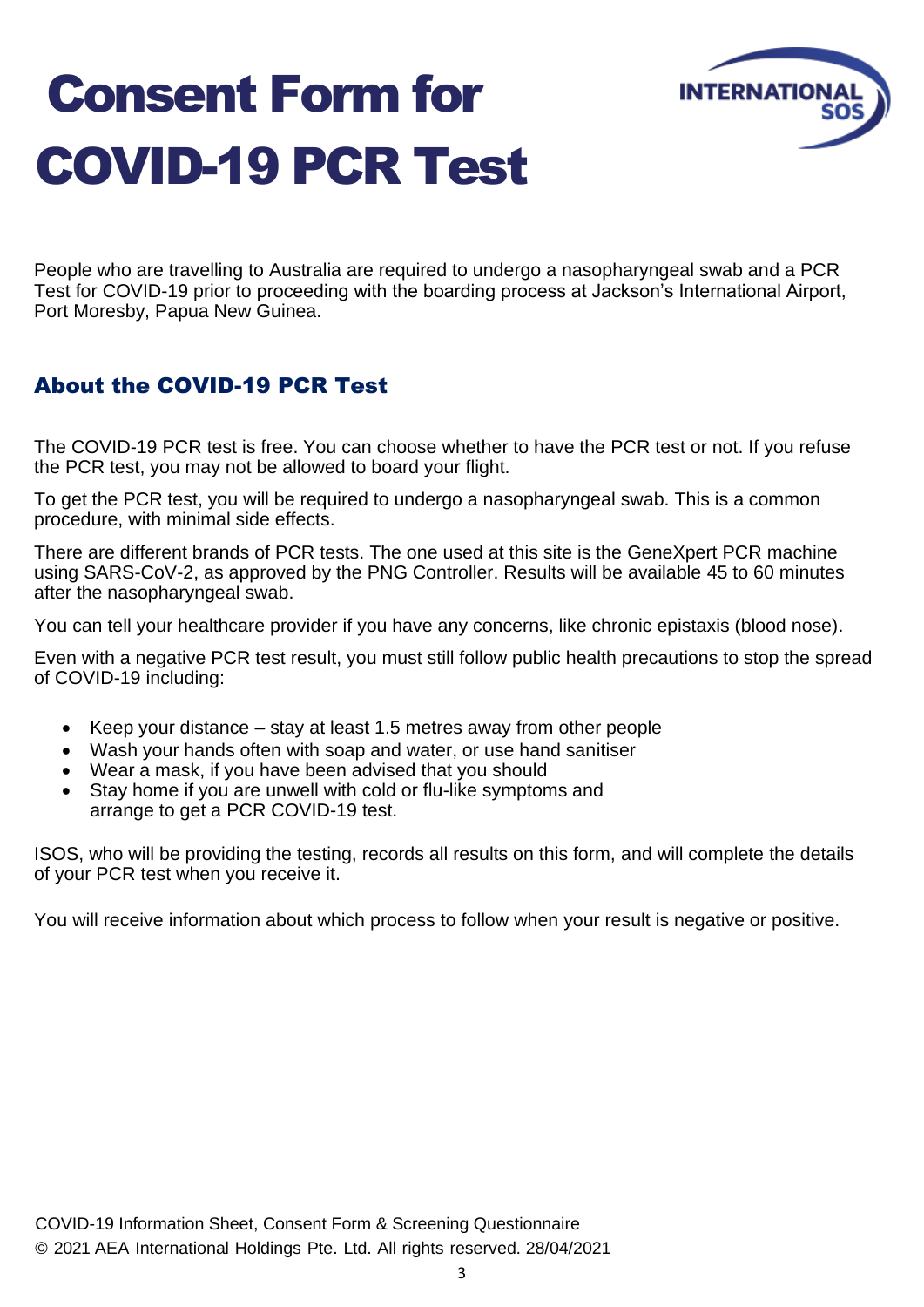1. As part of the PCR test, ISOS need to collect personal information and sensitive information about you.

> **Personal information:** means information about you that can be used to identify you (such as your name). It includes **sensitive information**, such as information about your health and your test results.

- 2. This information may be collected by talking to you or from other information you give through your dealings with ISOS. ISOS may provide personal and sensitive information they collect to relevant parties.
- 3. Your personal information is collected for the purpose of giving you a COVID-19 PCR test, and related purposes (the "**Purpose")**, including:
	- (a) Administration, like keeping records of the PCR test and reporting;
	- (b) Contacting you about your PCR test and any services that may be offered to you after you get the test;
	- (c) The Australian Government's relations with other countries, and enabling the Australian Government to assist Australian citizens in other countries.
- 4. You do not have to give us your personal information. But if you do not, you may not be able to get a PCR test at this time.
- 5. ISOS may also provide your personal information to others as required to fulfil the **Purpose** above, including to:
	- (a) the Government of Papua New Guinea;
	- (b) other agencies of the Australian Government;
	- (c) ISOS's other contractors and affiliates; and
- 6. Normally, under Australian privacy law, when personal information is likely to be provided to someone who is not in Australia or an external Territory of Australia (**overseas recipient**), reasonable steps are required to make sure the overseas recipient does not breach Australian Privacy Principles. By signing below, you agree that ISOS will not be required to take these steps. This means that if the overseas recipient handles your personal information in a way that breaches the Australian Privacy Principles, ISOS will not be responsible for that breach under Australian privacy law.
- 7. ISOS's Privacy Policy has more information about how it handles personal and sensitive information: [https://www.internationalsos.com/privacy.](https://www.internationalsos.com/privacy) This policy also has information on how you can contact ISOS about your personal information held by ISOS or make a complaint, and how such a complaint will be handled by ISOS.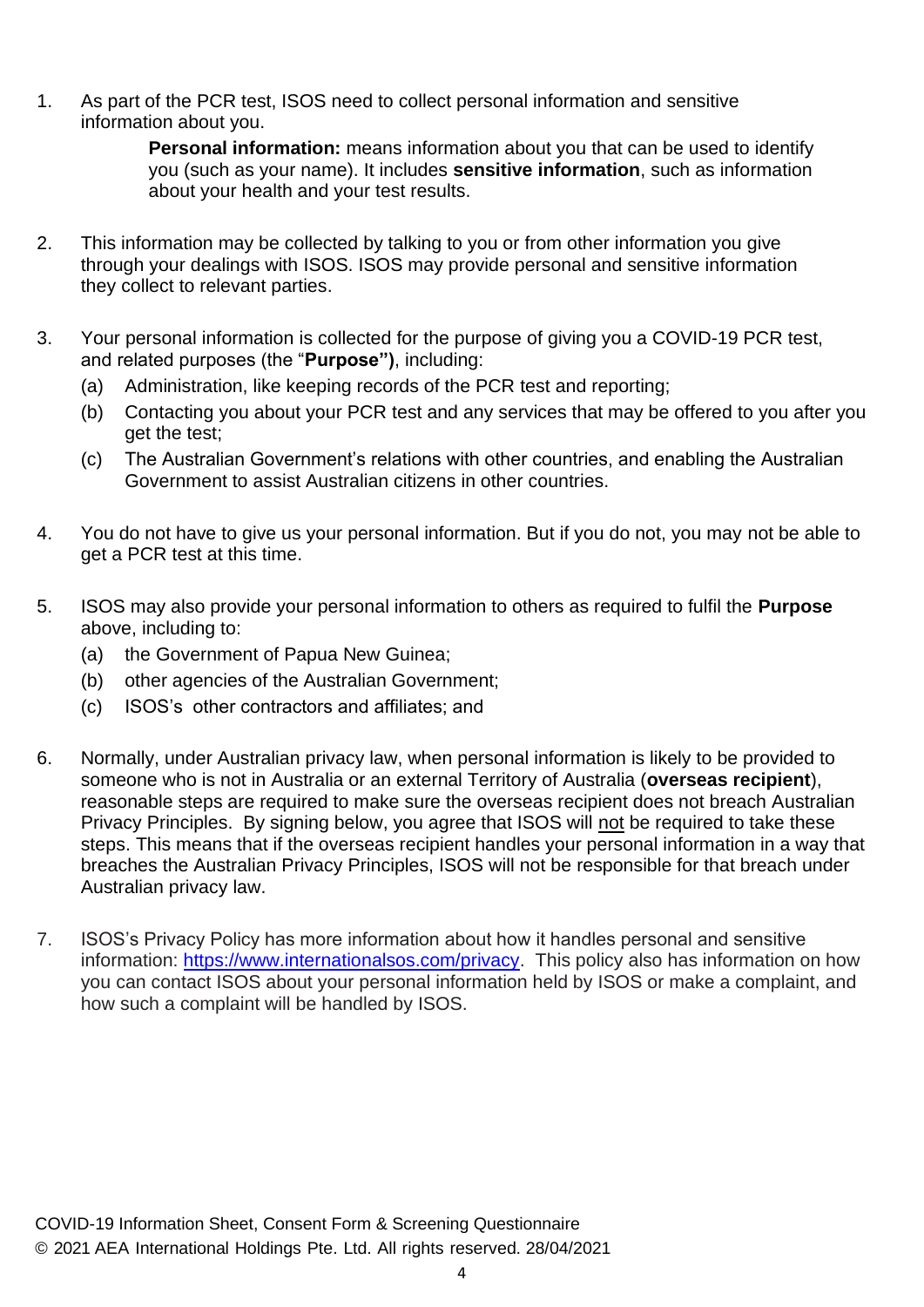## Patient information

| Name:                                             |  |
|---------------------------------------------------|--|
| Date of birth:                                    |  |
| <b>Address:</b>                                   |  |
| <b>PNG National ID Number</b><br>(if applicable): |  |
| <b>Passport Number:</b>                           |  |
| <b>Phone contact number:</b>                      |  |
| e-mail:                                           |  |
| Sex:                                              |  |

| Next of kin (in case of emergency): |  |
|-------------------------------------|--|
| <b>Name:</b>                        |  |
| <b>Phone contact number:</b>        |  |

| 1. Have you received a COVID 19 Vaccination? | <b>YES</b><br><b>NO</b> |
|----------------------------------------------|-------------------------|
| 2. If YES to 14: Name of Vaccine:            |                         |
| Date of Vaccination:                         |                         |

#### **Temperature (<sup>O</sup>C):**

| Nurse name (please print) |       |
|---------------------------|-------|
| <b>Nurse Signature:</b>   | Date: |

COVID-19 Information Sheet, Consent Form & Screening Questionnaire © 2021 AEA International Holdings Pte. Ltd. All rights reserved. 28/04/2021